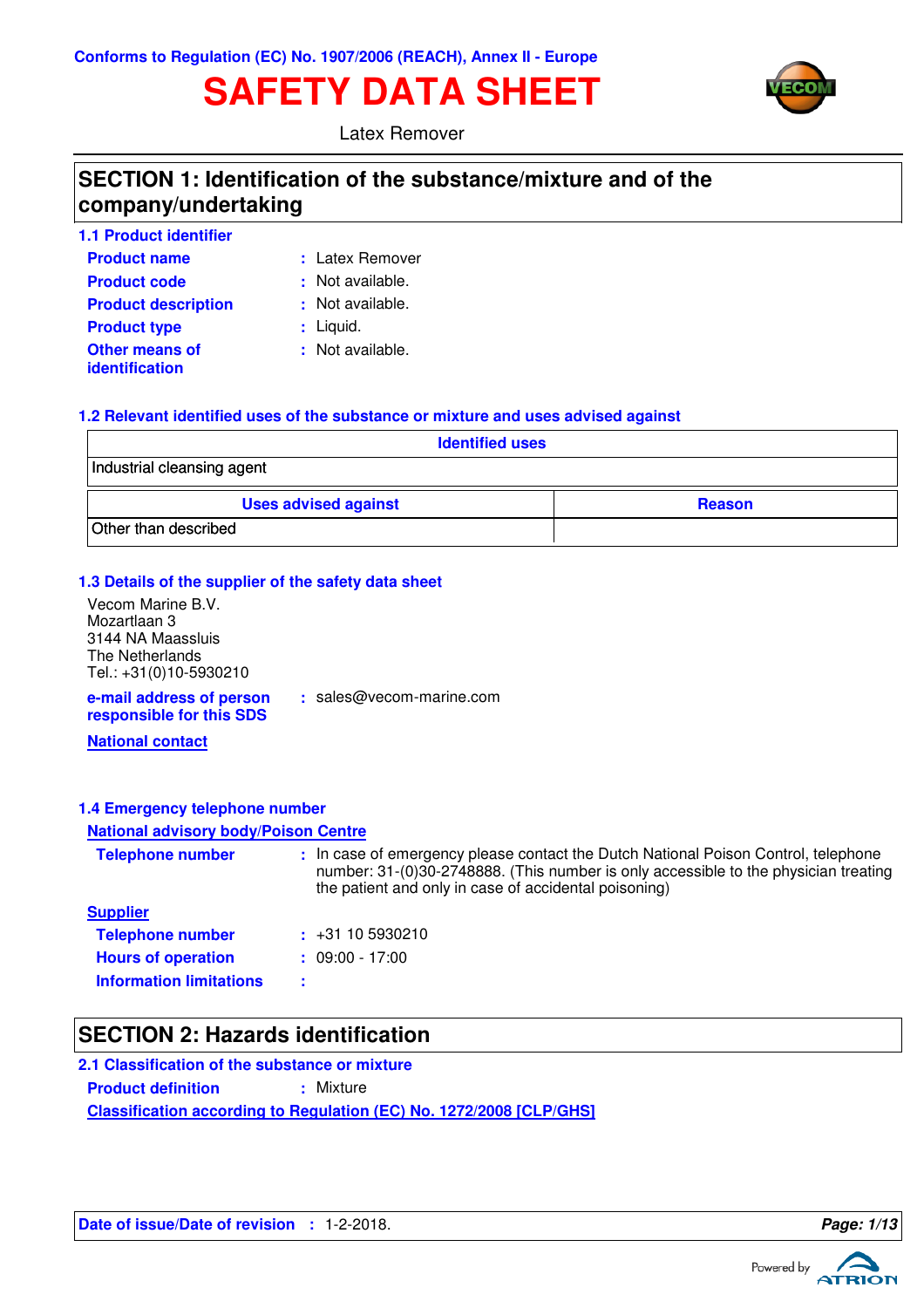### **SECTION 2: Hazards identification**

Met. Corr. 1, H290 Acute Tox. 4, H302 Skin Corr. 1A, H314 Eye Dam. 1, H318 STOT SE 3, H335

#### **Classification according to Directive 1999/45/EC [DPD]**

The product is classified as dangerous according to Directive 1999/45/EC and its amendments.

**Classification** : Xn; R20/21/22

C; R35

**Human health hazards :** Harmful by inhalation, in contact with skin and if swallowed. Causes severe burns.

See Section 11 for more detailed information on health effects and symptoms. See Section 16 for the full text of the R phrases or H statements declared above.

| <b>2.2 Label elements</b>                                            |                                                                                                                                                                                                                                                                                                                                                                                                                                                                                                                                                                                                                                                                    |
|----------------------------------------------------------------------|--------------------------------------------------------------------------------------------------------------------------------------------------------------------------------------------------------------------------------------------------------------------------------------------------------------------------------------------------------------------------------------------------------------------------------------------------------------------------------------------------------------------------------------------------------------------------------------------------------------------------------------------------------------------|
| <b>Hazard pictograms</b>                                             |                                                                                                                                                                                                                                                                                                                                                                                                                                                                                                                                                                                                                                                                    |
| <b>Signal word</b>                                                   | Danger                                                                                                                                                                                                                                                                                                                                                                                                                                                                                                                                                                                                                                                             |
| <b>Hazard statements</b>                                             | : May be corrosive to metals.<br>Harmful if swallowed.<br>Causes severe skin burns and eye damage.<br>May cause respiratory irritation.                                                                                                                                                                                                                                                                                                                                                                                                                                                                                                                            |
| <b>Precautionary statements</b>                                      |                                                                                                                                                                                                                                                                                                                                                                                                                                                                                                                                                                                                                                                                    |
| <b>Prevention</b>                                                    | : Keep only in original container. Wash hands thoroughly after handling. Do not eat,<br>drink or smoke when using this product. Do not breathe<br>dust/fume/gas/mist/vapours/spray. Use only outdoors or in a well-ventilated area.<br>Wear protective gloves/protective clothing/eye protection/face protection.                                                                                                                                                                                                                                                                                                                                                  |
| <b>Response</b>                                                      | : IF INHALED: Remove victim to fresh air and keep at rest in a position comfortable<br>for breathing. IF SWALLOWED: Rinse mouth. Do NOT induce vomiting. Call a<br>POISON CENTER or doctor/physician if you feel unwell. IF ON SKIN (or hair): Take<br>off immediately all contaminated clothing. Rinse skin with water or shower. Wash<br>contaminated clothing before reuse. Immediately call a POISON CENTER or<br>physician. IF IN EYES: Rinse cautiously with water for several minutes. Remove<br>contact lenses, if present and easy to do. Continue rinsing. Immediately call a<br>POISON CENTER or physician. Absorb spillage to prevent material damage. |
| <b>Storage</b>                                                       | : Store locked up. Store in corrosive resistant container with a resistant inliner. Store<br>in a well-ventilated place. Keep container tightly closed.                                                                                                                                                                                                                                                                                                                                                                                                                                                                                                            |
| <b>Disposal</b>                                                      | : Dispose of contents and container in accordance with all local, regional, national and<br>international regulations.                                                                                                                                                                                                                                                                                                                                                                                                                                                                                                                                             |
| <b>Hazardous ingredients</b>                                         | : 2-butoxyethanol<br>potassium hydroxide<br>2-aminoethanol                                                                                                                                                                                                                                                                                                                                                                                                                                                                                                                                                                                                         |
| <b>Supplemental label</b><br>elements                                | : Not applicable.                                                                                                                                                                                                                                                                                                                                                                                                                                                                                                                                                                                                                                                  |
| <b>Special packaging requirements</b>                                |                                                                                                                                                                                                                                                                                                                                                                                                                                                                                                                                                                                                                                                                    |
| <b>Containers to be fitted</b><br>with child-resistant<br>fastenings | : Not applicable.                                                                                                                                                                                                                                                                                                                                                                                                                                                                                                                                                                                                                                                  |
| <b>Tactile warning of danger : Not applicable.</b>                   |                                                                                                                                                                                                                                                                                                                                                                                                                                                                                                                                                                                                                                                                    |

#### **2.3 Other hazards**

**Date of issue/Date of revision : 1-2-2018. Page: 2/13 Page: 2/13** 

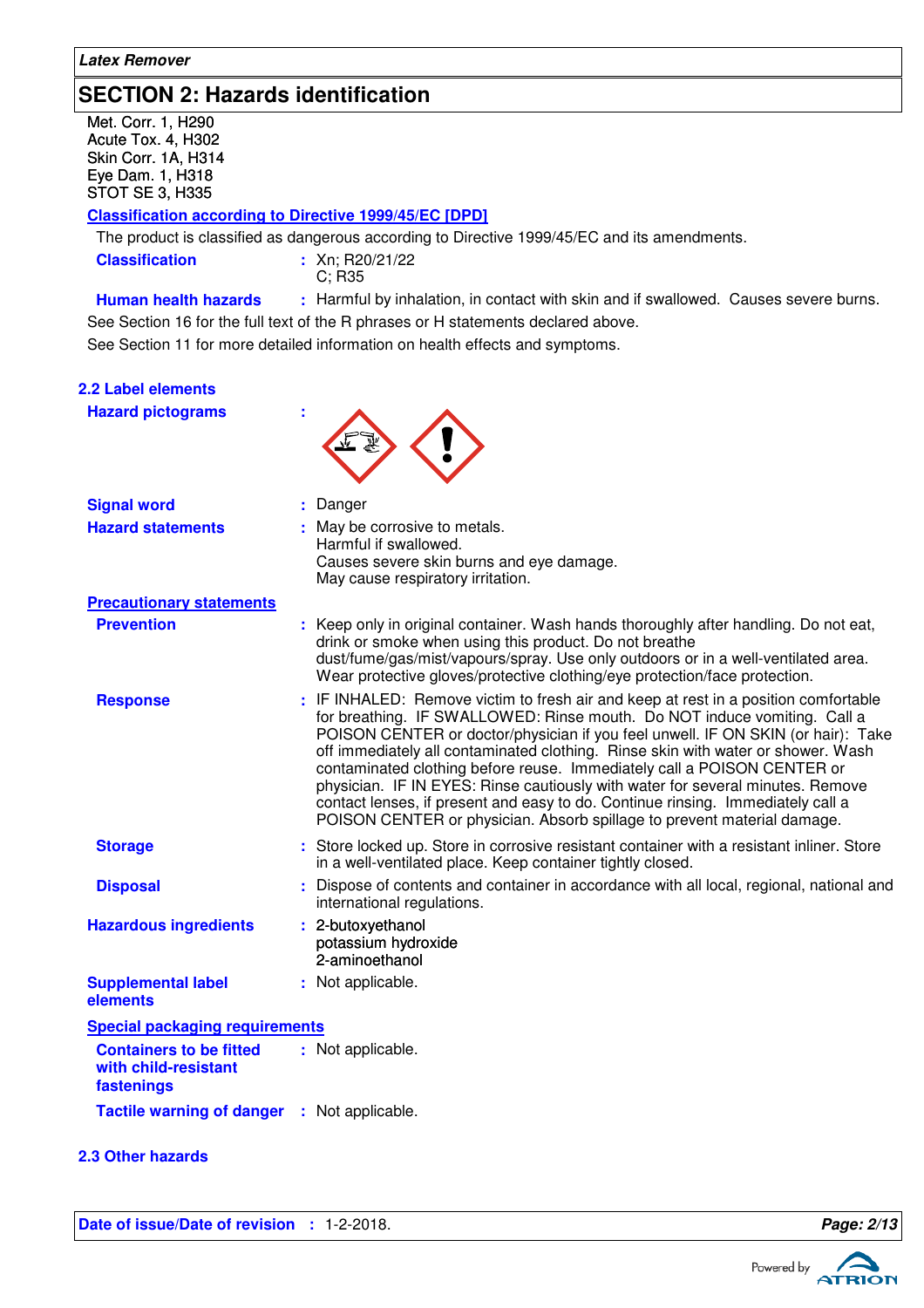### **SECTION 2: Hazards identification**

**Other hazards which do : not result in classification** : Not available.

### **SECTION 3: Composition/information on ingredients**

|                                                          |                                                                                               |               | <b>Classification</b>                                                       |                                                                                                                                       |             |
|----------------------------------------------------------|-----------------------------------------------------------------------------------------------|---------------|-----------------------------------------------------------------------------|---------------------------------------------------------------------------------------------------------------------------------------|-------------|
| <b>Product/ingredient</b><br>name                        | <b>Identifiers</b>                                                                            | $\frac{9}{6}$ | 67/548/EEC                                                                  | <b>Regulation (EC) No.</b><br>1272/2008 [CLP]                                                                                         | <b>Type</b> |
| 2-butoxyethanol                                          | EC: 203-905-0<br>CAS: 111-76-2<br>Index: 603-014-00-0                                         | 25-35         | Xn; R20/21/22<br>Xi; R36/38                                                 | Acute Tox. 4, H302<br>Acute Tox. 4, H312<br>Acute Tox. 4, H332<br>Skin Irrit. 2, H315<br>Eye Irrit. 2, H319                           | [1] [2]     |
| potassium hydroxide                                      | EC: 215-181-3<br>CAS: 1310-58-3<br>Index: 019-002-00-8                                        | $7 - 25$      | Xn; R22<br>C; R35                                                           | Met. Corr. 1, H290<br>Acute Tox. 4, H302<br>Skin Corr. 1A, H314<br>Eye Dam. 1, H318                                                   | [1] [2]     |
| 2-aminoethanol                                           | <b>REACH #: 01-</b><br>2119486455-28<br>EC: 205-483-3<br>CAS: 141-43-5<br>Index: 603-030-00-8 | $10 - 25$     | Xn; R20/21/22<br>$C$ ; R34                                                  | Acute Tox. 4, H302<br>Acute Tox. 4, H312<br>Acute Tox. 4, H332<br>Skin Corr. 1A, H314<br>Eye Irrit. 2, H319<br><b>STOT SE 3, H335</b> | [1] [2]     |
| D-Glucopyranose,<br>oligomers, decyl octyl<br>glycosides | EC: 500-220-1<br>CAS: 68515-73-1                                                              | $1 - 5$       | Xi; R41                                                                     | Eye Dam. 1, H318                                                                                                                      | $[1]$       |
|                                                          |                                                                                               |               | See Section 16 for<br>the full text of the R-<br>phrases declared<br>above. | See Section 16 for the<br>full text of the H<br>statements declared<br>above.                                                         |             |

There are no additional ingredients present which, within the current knowledge of the supplier and in the concentrations applicable, are classified as hazardous to health or the environment, are PBTs or vPvBs or have been assigned a workplace exposure limit and hence require reporting in this section.

Type

[1] Substance classified with a health or environmental hazard

[2] Substance with a workplace exposure limit

[3] Substance meets the criteria for PBT according to Regulation (EC) No. 1907/2006, Annex XIII

[4] Substance meets the criteria for vPvB according to Regulation (EC) No. 1907/2006, Annex XIII

Occupational exposure limits, if available, are listed in Section 8.

### **SECTION 4: First aid measures**

| 4.1 Description of first aid measures |                                                                                                                                                                                                             |
|---------------------------------------|-------------------------------------------------------------------------------------------------------------------------------------------------------------------------------------------------------------|
| <b>General</b>                        | : In all cases of doubt, or when symptoms persist, seek medical attention. Never give<br>anything by mouth to an unconscious person. If unconscious, place in recovery<br>position and seek medical advice. |
| <b>Eye contact</b>                    | : Check for and remove any contact lenses. Immediately flush eyes with running water<br>for at least 15 minutes, keeping eyelids open. Seek immediate medical attention.                                    |
| <b>Inhalation</b>                     | : Remove to fresh air. Keep person warm and at rest. If not breathing, if breathing is<br>irregular or if respiratory arrest occurs, provide artificial respiration or oxygen by<br>trained personnel.      |
| <b>Skin contact</b>                   | : Remove contaminated clothing and shoes. Wash skin thoroughly with soap and<br>water or use recognised skin cleanser. Do NOT use solvents or thinners.                                                     |

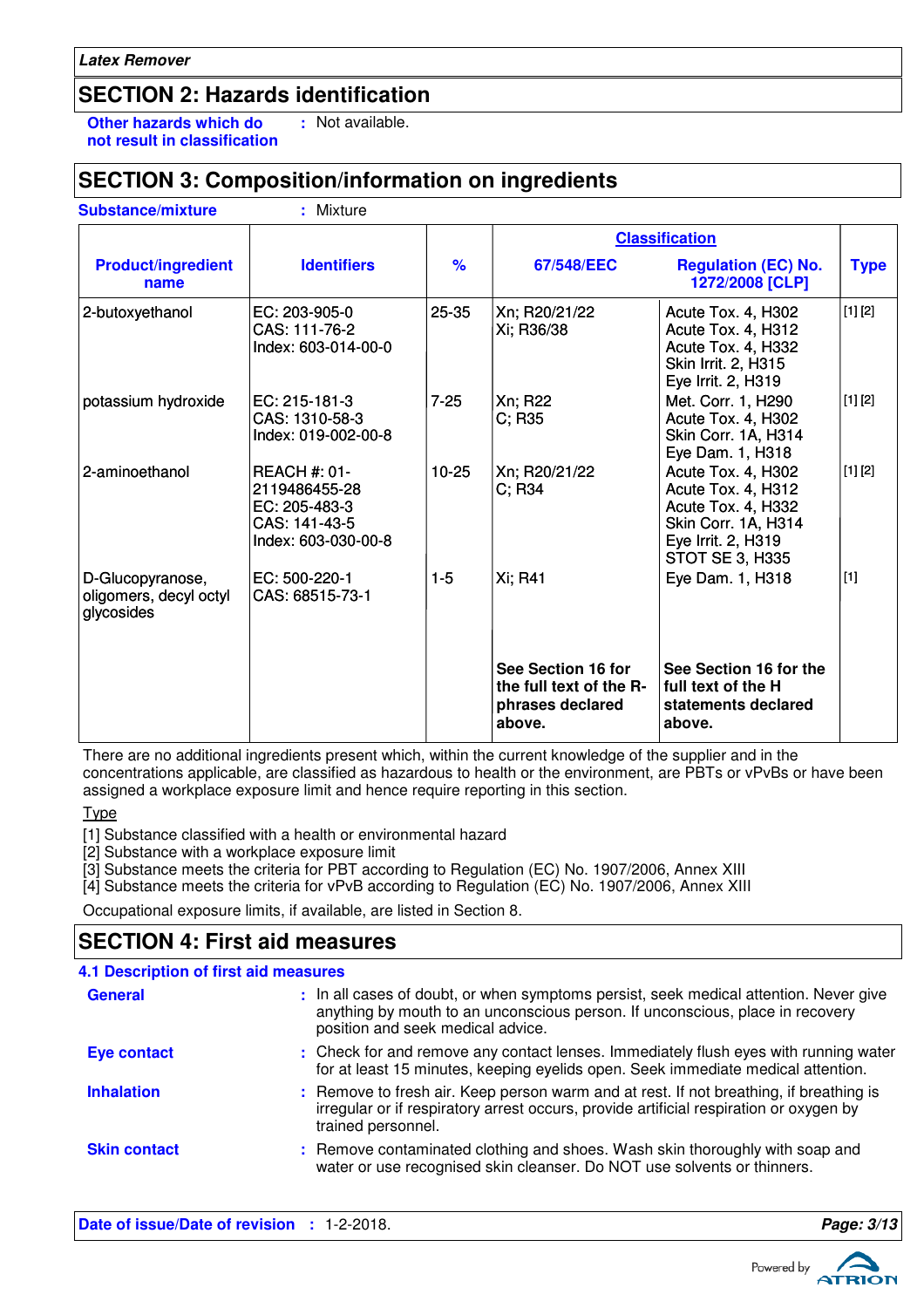### **SECTION 4: First aid measures**

| <b>Ingestion</b>                  | : If swallowed, seek medical advice immediately and show the container or label.<br>Keep person warm and at rest. Do not induce vomiting.                                                                                                                                                                                                                                                                       |
|-----------------------------------|-----------------------------------------------------------------------------------------------------------------------------------------------------------------------------------------------------------------------------------------------------------------------------------------------------------------------------------------------------------------------------------------------------------------|
| <b>Protection of first-aiders</b> | : No action shall be taken involving any personal risk or without suitable training. If it<br>is suspected that fumes are still present, the rescuer should wear an appropriate<br>mask or self-contained breathing apparatus. It may be dangerous to the person<br>providing aid to give mouth-to-mouth resuscitation. Wash contaminated clothing<br>thoroughly with water before removing it, or wear gloves. |

#### **4.2 Most important symptoms and effects, both acute and delayed**

There are no data available on the preparation itself. The preparation has been assessed following the conventional method of the Dangerous Preparations Directive 1999/45/EC and classified for toxicological hazards accordingly. See sections 3 and 15 for details.

Exposure to component solvent vapour concentrations in excess of the stated occupational exposure limit may result in adverse health effects such as mucous membrane and respiratory system irritation and adverse effects on the kidneys, liver and central nervous system. Symptoms and signs include headache, dizziness, fatigue, muscular weakness, drowsiness and, in extreme cases, loss of consciousness.

Solvents may cause some of the above effects by absorption through the skin. Repeated or prolonged contact with the preparation may cause removal of natural fat from the skin, resulting in non-allergic contact dermatitis and absorption through the skin.

If splashed in the eyes, the liquid may cause irritation and reversible damage.

Ingestion may cause nausea, diarrhea and vomiting.

This takes into account, where known, delayed and immediate effects and also chronic effects of components from short-term and long-term exposure by oral, inhalation and dermal routes of exposure and eye contact.

#### **4.3 Indication of any immediate medical attention and special treatment needed**

| <b>Notes to physician</b>  | : In case of inhalation of decomposition products in a fire, symptoms may be delayed.<br>The exposed person may need to be kept under medical surveillance for 48 hours. |
|----------------------------|--------------------------------------------------------------------------------------------------------------------------------------------------------------------------|
| <b>Specific treatments</b> | No specific treatment.                                                                                                                                                   |

See toxicological information (Section 11)

| <b>SECTION 5: Firefighting measures</b>                           |                                                                                                                              |  |
|-------------------------------------------------------------------|------------------------------------------------------------------------------------------------------------------------------|--|
| 5.1 Extinguishing media<br><b>Suitable extinguishing</b><br>media | $:$ Recommended: alcohol-resistant foam, $CO2$ , powders, water spray.                                                       |  |
| <b>Unsuitable extinguishing</b><br>media                          | : Do not use water jet.                                                                                                      |  |
|                                                                   | 5.2 Special hazards arising from the substance or mixture                                                                    |  |
| <b>Hazards from the</b><br>substance or mixture                   | : Fire will produce dense black smoke. Exposure to decomposition products may<br>cause a health hazard.                      |  |
| <b>Hazardous thermal</b><br>decomposition products                | : Decomposition products may include the following materials: carbon monoxide,<br>carbon dioxide, smoke, oxides of nitrogen. |  |
| 5.3 Advice for firefighters                                       |                                                                                                                              |  |
| <b>Special protective actions</b><br>for fire-fighters            | : Cool closed containers exposed to fire with water. Do not release runoff from fire to<br>drains or watercourses.           |  |
| <b>Special protective</b><br>equipment for fire-fighters          | : Appropriate breathing apparatus may be required.                                                                           |  |

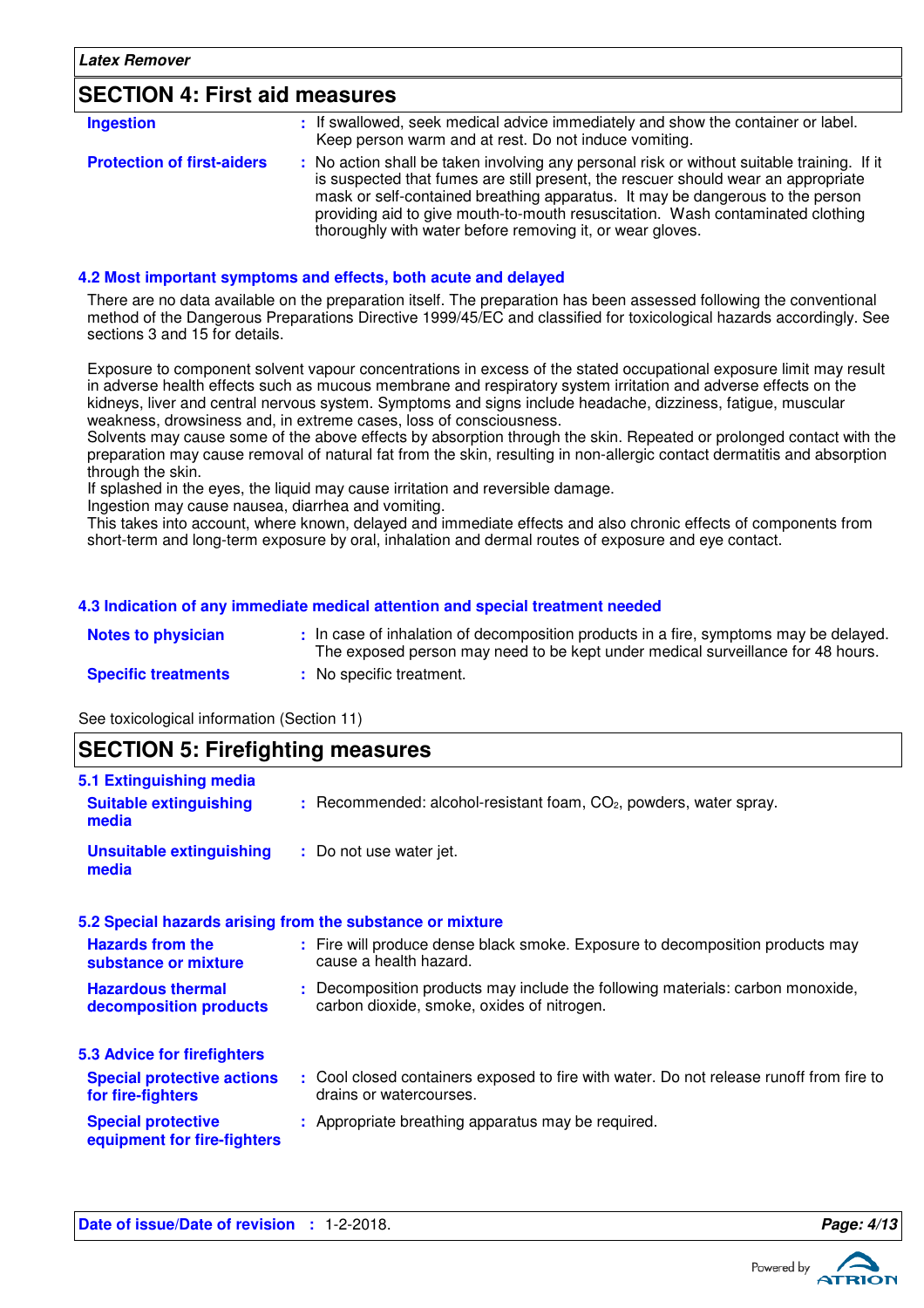# **SECTION 6: Accidental release measures**

|                                                                        | 6.1 Personal precautions, protective equipment and emergency procedures                                                                                                                                                                                                            |
|------------------------------------------------------------------------|------------------------------------------------------------------------------------------------------------------------------------------------------------------------------------------------------------------------------------------------------------------------------------|
| For non-emergency<br>personnel                                         | : Exclude sources of ignition and ventilate the area. Avoid breathing vapour or mist.<br>Refer to protective measures listed in sections 7 and 8.                                                                                                                                  |
| For emergency responders                                               | : If specialised clothing is required to deal with the spillage, take note of any<br>information in Section 8 on suitable and unsuitable materials. See also the<br>information in "For non-emergency personnel".                                                                  |
| <b>6.2 Environmental</b><br>precautions                                | : Do not allow to enter drains or watercourses. If the product contaminates lakes,<br>rivers, or sewers, inform the appropriate authorities in accordance with local<br>regulations.                                                                                               |
| <b>6.3 Methods and materials</b><br>for containment and<br>cleaning up | : Contain and collect spillage with non-combustible, absorbent material e.g. sand,<br>earth, vermiculite or diatomaceous earth and place in container for disposal<br>according to local regulations (see section 13). Preferably clean with a detergent.<br>Avoid using solvents. |
| 6.4 Reference to other<br><b>sections</b>                              | : See Section 1 for emergency contact information.<br>See Section 8 for information on appropriate personal protective equipment.<br>See Section 13 for additional waste treatment information.                                                                                    |

### **SECTION 7: Handling and storage**

The information in this section contains generic advice and guidance. The list of Identified Uses in Section 1 should be consulted for any available use-specific information provided in the Exposure Scenario(s).

| <b>7.1 Precautions for safe</b><br>handling                                   | : Prevent the creation of flammable or explosive concentrations of vapours in air and<br>avoid vapour concentrations higher than the occupational exposure limits.<br>In addition, the product should only be used in areas from which all naked lights and<br>other sources of ignition have been excluded. Electrical equipment should be<br>protected to the appropriate standard.<br>To dissipate static electricity during transfer, earth drum and connect to receiving<br>container with bonding strap. Operators should wear antistatic footwear and clothing<br>and floors should be of the conducting type.<br>Keep away from heat, sparks and flame. No sparking tools should be used.<br>Avoid contact with skin and eyes. Avoid the inhalation of dust, particulates, spray or<br>mist arising from the application of this preparation. Avoid inhalation of dust from<br>sanding.<br>Eating, drinking and smoking should be prohibited in areas where this material is<br>handled, stored and processed.<br>Put on appropriate personal protective equipment (see Section 8).<br>Never use pressure to empty. Container is not a pressure vessel.<br>Always keep in containers made from the same material as the original one. |            |
|-------------------------------------------------------------------------------|-----------------------------------------------------------------------------------------------------------------------------------------------------------------------------------------------------------------------------------------------------------------------------------------------------------------------------------------------------------------------------------------------------------------------------------------------------------------------------------------------------------------------------------------------------------------------------------------------------------------------------------------------------------------------------------------------------------------------------------------------------------------------------------------------------------------------------------------------------------------------------------------------------------------------------------------------------------------------------------------------------------------------------------------------------------------------------------------------------------------------------------------------------------------------------------------------------------------------------------------------|------------|
|                                                                               | Comply with the health and safety at work laws.<br>Information on fire and explosion protection<br>Vapours are heavier than air and may spread along floors. Vapours may form<br>explosive mixtures with air.                                                                                                                                                                                                                                                                                                                                                                                                                                                                                                                                                                                                                                                                                                                                                                                                                                                                                                                                                                                                                                 |            |
| <b>7.2 Conditions for safe</b><br>storage, including any<br>incompatibilities | : Store in accordance with local regulations.<br>Notes on joint storage<br>Keep away from: oxidising agents, strong alkalis, strong acids.<br>Additional information on storage conditions<br>Observe label precautions. Store in a dry, cool and well-ventilated area. Keep away<br>from heat and direct sunlight. Keep away from sources of ignition. No smoking.<br>Prevent unauthorised access. Containers that have been opened must be carefully<br>resealed and kept upright to prevent leakage.                                                                                                                                                                                                                                                                                                                                                                                                                                                                                                                                                                                                                                                                                                                                       |            |
| 7.3 Specific end use(s)<br><b>Recommendations</b>                             | : Not available.                                                                                                                                                                                                                                                                                                                                                                                                                                                                                                                                                                                                                                                                                                                                                                                                                                                                                                                                                                                                                                                                                                                                                                                                                              |            |
| Date of issue/Date of revision : 1-2-2018.                                    |                                                                                                                                                                                                                                                                                                                                                                                                                                                                                                                                                                                                                                                                                                                                                                                                                                                                                                                                                                                                                                                                                                                                                                                                                                               | Page: 5/13 |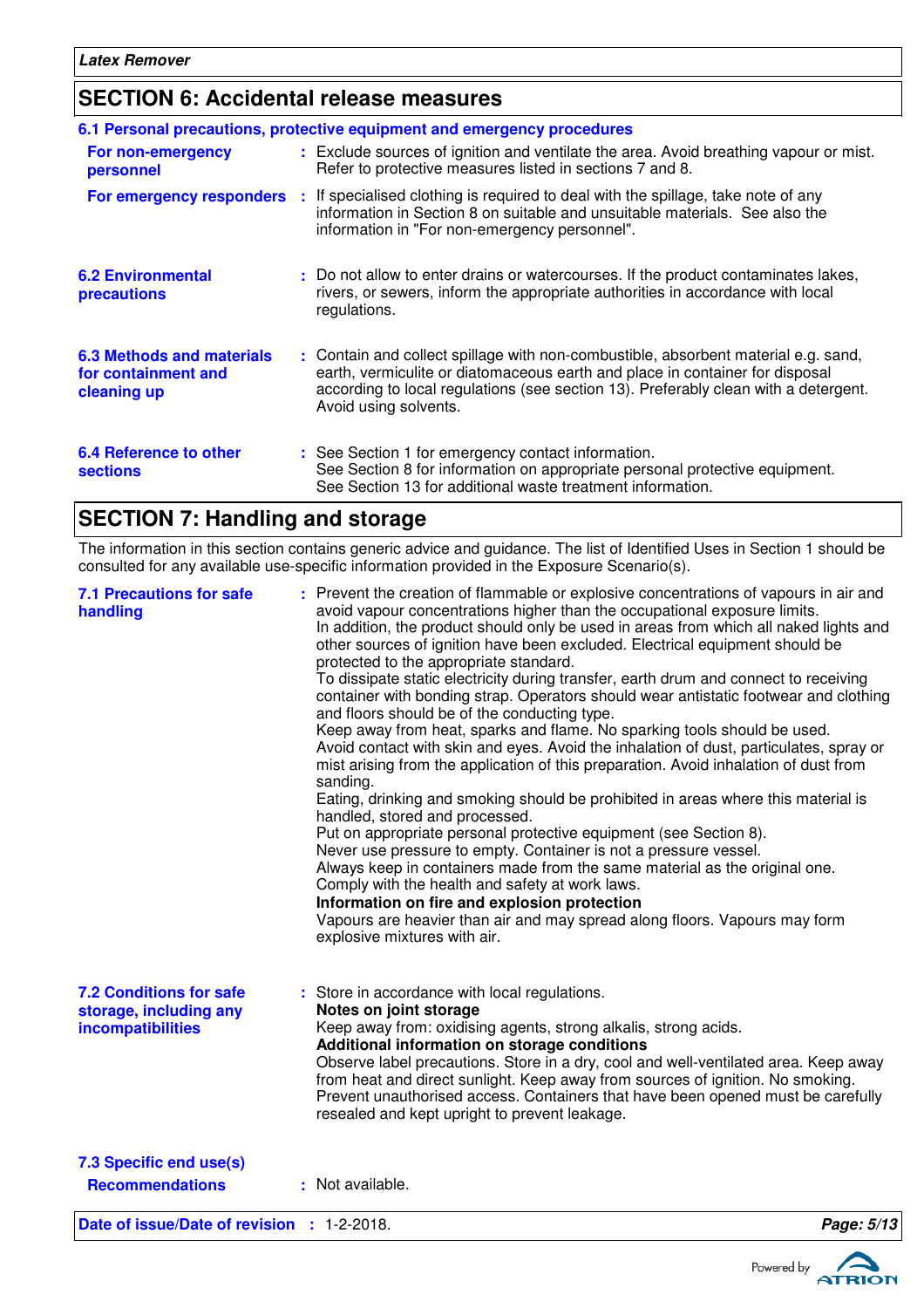### **SECTION 7: Handling and storage**

**Industrial sector specific : solutions** : Not available.

### **SECTION 8: Exposure controls/personal protection**

The information in this section contains generic advice and guidance. The list of Identified Uses in Section 1 should be consulted for any available use-specific information provided in the Exposure Scenario(s).

#### **8.1 Control parameters**

#### **Occupational exposure limits**

| <b>Product/ingredient name</b>                               |             | <b>Exposure limit values</b>                                                                                                                                                                                                                                                                                                                                                                                                                                                                                                                                                                                        |
|--------------------------------------------------------------|-------------|---------------------------------------------------------------------------------------------------------------------------------------------------------------------------------------------------------------------------------------------------------------------------------------------------------------------------------------------------------------------------------------------------------------------------------------------------------------------------------------------------------------------------------------------------------------------------------------------------------------------|
| 2-butoxyethanol<br>potassium hydroxide<br>2-aminoethanol     |             | EU OEL (Europe, 12/2009). Absorbed through skin. Notes: list<br>of indicative occupational exposure limit values<br>STEL: 246 mg/m <sup>3</sup> 15 minute(s).<br>STEL: 50 ppm 15 minute(s).<br>TWA: 98 mg/m <sup>3</sup> 8 hour(s).<br>TWA: $20$ ppm $8$ hour(s).<br>ACGIH TLV (United States, 6/2013).<br>C: 2 mg/m <sup>3</sup> Form: All forms<br>EU OEL (Europe, 12/2009). Absorbed through skin. Notes: list<br>of indicative occupational exposure limit values<br>STEL: 7,6 mg/m <sup>3</sup> 15 minute(s).<br>STEL: 3 ppm 15 minute(s).<br>TWA: 2,5 mg/m <sup>3</sup> 8 hour(s).<br>TWA: 1 ppm $8$ hour(s). |
| <b>Recommended monitoring</b><br>procedures                  | substances. | : If this product contains ingredients with exposure limits, personal, workplace<br>atmosphere or biological monitoring may be required to determine the effectiveness<br>of the ventilation or other control measures and/or the necessity to use respiratory<br>protective equipment. Reference should be made to European Standard EN 689 for<br>methods for the assessment of exposure by inhalation to chemical agents and<br>national guidance documents for methods for the determination of hazardous                                                                                                       |
| <b>Derived effect levels</b><br>No DELs available.           |             |                                                                                                                                                                                                                                                                                                                                                                                                                                                                                                                                                                                                                     |
| <b>Predicted effect concentrations</b><br>No PECs available. |             |                                                                                                                                                                                                                                                                                                                                                                                                                                                                                                                                                                                                                     |
| <b>8.2 Exposure controls</b>                                 |             |                                                                                                                                                                                                                                                                                                                                                                                                                                                                                                                                                                                                                     |
| <b>Appropriate engineering</b><br><b>controls</b>            |             | : Provide adequate ventilation. Where reasonably practicable, this should be achieved<br>by the use of local exhaust ventilation and good general extraction. If these are not<br>sufficient to maintain concentrations of particulates and solvent vapours below the<br>OEL, suitable respiratory protection must be worn.                                                                                                                                                                                                                                                                                         |
| <b>Individual protection measures</b>                        |             |                                                                                                                                                                                                                                                                                                                                                                                                                                                                                                                                                                                                                     |
| <b>Hygiene measures</b>                                      |             | : Wash hands, forearms and face thoroughly after handling chemical products, before<br>eating, smoking and using the lavatory and at the end of the working period.<br>Appropriate techniques should be used to remove potentially contaminated clothing.<br>Wash contaminated clothing before reusing. Ensure that eyewash stations and<br>safety showers are close to the workstation location.                                                                                                                                                                                                                   |
| <b>Eye/face protection</b>                                   |             | : Wear safety glasses with side protection in accordance with EN 166.                                                                                                                                                                                                                                                                                                                                                                                                                                                                                                                                               |
| <b>Skin protection</b>                                       |             |                                                                                                                                                                                                                                                                                                                                                                                                                                                                                                                                                                                                                     |
| <b>Hand protection</b>                                       |             | : Barrier creams may help to protect the exposed areas of the skin but should not be<br>applied once exposure has occurred.                                                                                                                                                                                                                                                                                                                                                                                                                                                                                         |

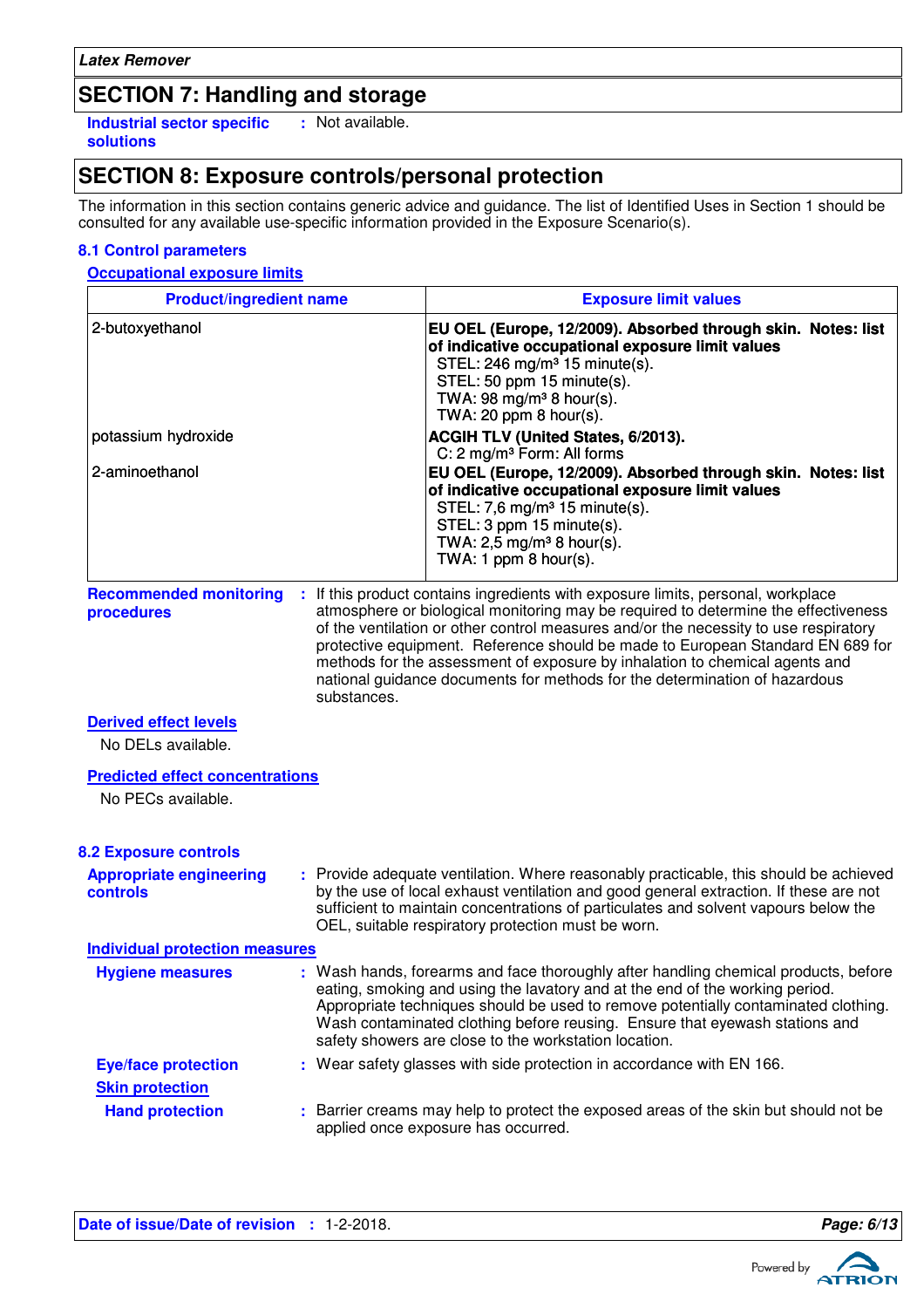### **SECTION 8: Exposure controls/personal protection**

| <b>Gloves</b>                                    | : Wear suitable gloves tested to EN374. Wear protective gloves: The quality of the<br>chemical-resistant protective gloves must be chosen as a function of the specific<br>workplace concentrations and quantity of hazardous substances. nitrile rubber, butyl<br>rubber |
|--------------------------------------------------|---------------------------------------------------------------------------------------------------------------------------------------------------------------------------------------------------------------------------------------------------------------------------|
|                                                  | The recommendation for the type or types of glove to use when handling this product<br>is based on information from the following source:                                                                                                                                 |
|                                                  | The user must check that the final choice of type of glove selected for handling this<br>product is the most appropriate and takes into account the particular conditions of<br>use, as included in the user's risk assessment.                                           |
| <b>Body protection</b>                           | : Personnel should wear antistatic clothing made of natural fibres or of high-<br>temperature-resistant synthetic fibres.                                                                                                                                                 |
| <b>Other skin protection</b>                     | : Appropriate footwear and any additional skin protection measures should be<br>selected based on the task being performed and the risks involved and should be<br>approved by a specialist before handling this product.                                                 |
| <b>Respiratory protection</b>                    | : If workers are exposed to concentrations above the exposure limit, they must use<br>appropriate, certified respirators.                                                                                                                                                 |
| <b>Environmental exposure</b><br><b>controls</b> | : Do not allow to enter drains or watercourses.                                                                                                                                                                                                                           |

# **SECTION 9: Physical and chemical properties**

| 9.1 Information on basic physical and chemical properties |    |                                                                      |  |  |
|-----------------------------------------------------------|----|----------------------------------------------------------------------|--|--|
| <b>Appearance</b>                                         |    |                                                                      |  |  |
| <b>Physical state</b>                                     |    | $:$ Liquid.                                                          |  |  |
| <b>Colour</b>                                             |    | : Yellow. [Light]                                                    |  |  |
| <b>Odour</b>                                              |    | : Characteristic.                                                    |  |  |
| <b>Odour threshold</b>                                    |    | Not available.                                                       |  |  |
| pH                                                        |    | : >13.5                                                              |  |  |
| <b>Melting point/freezing point</b>                       |    | : Not available.                                                     |  |  |
| Initial boiling point and boiling<br>range                |    | : Not available.                                                     |  |  |
| <b>Flash point</b>                                        |    | Closed cup: Not applicable. [Product does not sustain combustion.]   |  |  |
| <b>Evaporation rate</b>                                   |    | Not available.                                                       |  |  |
| <b>Flammability (solid, gas)</b>                          |    | Not available.                                                       |  |  |
| <b>Burning time</b>                                       |    | Not applicable.                                                      |  |  |
| <b>Burning rate</b>                                       |    | Not applicable.                                                      |  |  |
| <b>Upper/lower flammability or</b><br>explosive limits    |    | Not available.                                                       |  |  |
| <b>Vapour pressure</b>                                    |    | : Not available.                                                     |  |  |
| <b>Vapour density</b>                                     |    | Not available.                                                       |  |  |
| <b>Relative density</b>                                   |    | $: 1,16$ to 1,19                                                     |  |  |
| <b>Solubility(ies)</b>                                    |    | Easily soluble in the following materials: cold water and hot water. |  |  |
| <b>Partition coefficient: n-</b><br>octanol/water         |    | : Not applicable.                                                    |  |  |
| <b>Auto-ignition temperature</b>                          |    | : Not applicable.                                                    |  |  |
| <b>Decomposition temperature</b>                          |    | Not available.                                                       |  |  |
| <b>Viscosity</b>                                          |    | Not available.                                                       |  |  |
| <b>Explosive properties</b>                               |    | Not available.                                                       |  |  |
| <b>Oxidising properties</b>                               | ÷. | Not available.                                                       |  |  |



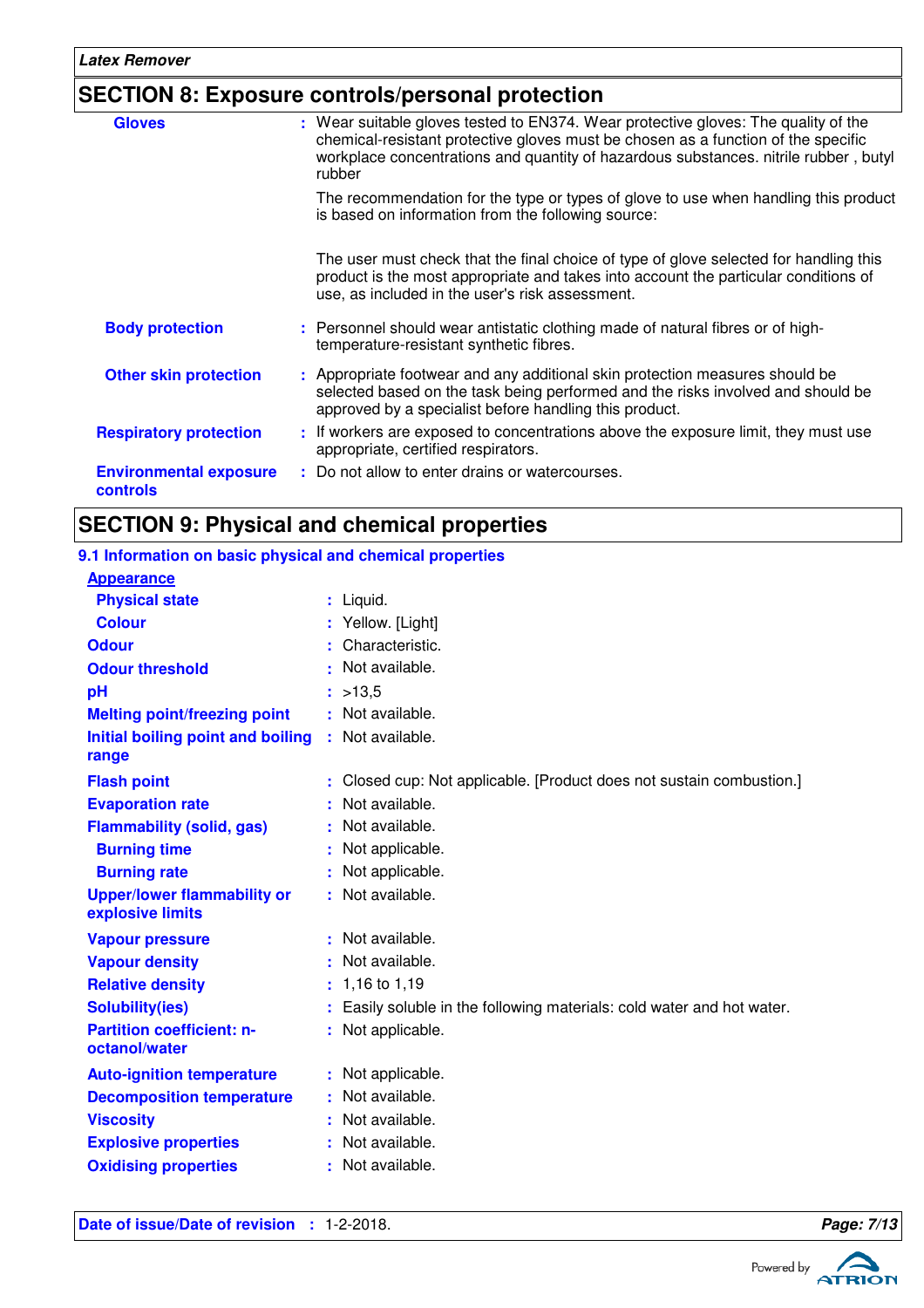### **SECTION 9: Physical and chemical properties**

#### **9.2 Other information**

No additional information.

### **SECTION 10: Stability and reactivity**

| <b>10.1 Reactivity</b>                            | : No specific test data related to reactivity available for this product or its ingredients.                                        |
|---------------------------------------------------|-------------------------------------------------------------------------------------------------------------------------------------|
| <b>10.2 Chemical stability</b>                    | : Stable under recommended storage and handling conditions (see section 7).                                                         |
| <b>10.3 Possibility of</b><br>hazardous reactions | : Under normal conditions of storage and use, hazardous reactions will not occur.                                                   |
| <b>10.4 Conditions to avoid</b>                   | : When exposed to high temperatures may produce hazardous decomposition<br>products.                                                |
| <b>10.5 Incompatible materials</b>                | : Keep away from the following materials to prevent strong exothermic reactions:<br>oxidising agents, strong alkalis, strong acids. |
| <b>10.6 Hazardous</b><br>decomposition products   | : Under normal conditions of storage and use, hazardous decomposition products<br>should not be produced.                           |

#### **SECTION 11: Toxicological information**

#### **11.1 Information on toxicological effects**

There are no data available on the preparation itself. The preparation has been assessed following the conventional method of the Dangerous Preparations Directive 1999/45/EC and classified for toxicological hazards accordingly. See sections 3 and 15 for details.

Exposure to component solvent vapour concentrations in excess of the stated occupational exposure limit may result in adverse health effects such as mucous membrane and respiratory system irritation and adverse effects on the kidneys, liver and central nervous system. Symptoms and signs include headache, dizziness, fatigue, muscular weakness, drowsiness and, in extreme cases, loss of consciousness.

Solvents may cause some of the above effects by absorption through the skin. Repeated or prolonged contact with the preparation may cause removal of natural fat from the skin, resulting in non-allergic contact dermatitis and absorption through the skin.

If splashed in the eyes, the liquid may cause irritation and reversible damage.

Ingestion may cause nausea, diarrhea and vomiting.

This takes into account, where known, delayed and immediate effects and also chronic effects of components from short-term and long-term exposure by oral, inhalation and dermal routes of exposure and eye contact.

#### **Acute toxicity**

| <b>Product/ingredient name</b>                           | <b>Result</b>                         | <b>Species</b>       | <b>Dose</b>                             | <b>Exposure</b>                                                                  |
|----------------------------------------------------------|---------------------------------------|----------------------|-----------------------------------------|----------------------------------------------------------------------------------|
| 2-butoxyethanol<br>2-aminoethanol                        | LD50 Oral<br>LD50 Dermal<br>LD50 Oral | Rat<br>Rabbit<br>Rat | 470 mg/kg<br>2504 mg/kg<br>1515 $mg/kg$ | $\overline{\phantom{0}}$<br>$\overline{\phantom{a}}$<br>$\overline{\phantom{0}}$ |
| D-Glucopyranose,<br>oligomers, decyl octyl<br>glycosides | LD50 Dermal<br>LD50 Oral              | Rabbit<br>Rat        | >2000 mg/kg<br>$>$ 2000 mg/kg           | $\blacksquare$<br>٠                                                              |

**Conclusion/Summary :** Not available.

**Acute toxicity estimates**

| <b>Route</b>         | <b>ATE value</b>            |
|----------------------|-----------------------------|
| Oral<br>Dermal       | 827,9 mg/kg<br>2333,5 mg/kg |
| Inhalation (vapours) | $ 23,33 \text{ mg}/I$       |

**Irritation/Corrosion**

**Date of issue/Date of revision :** 1-2-2018. **Page: 8/13**

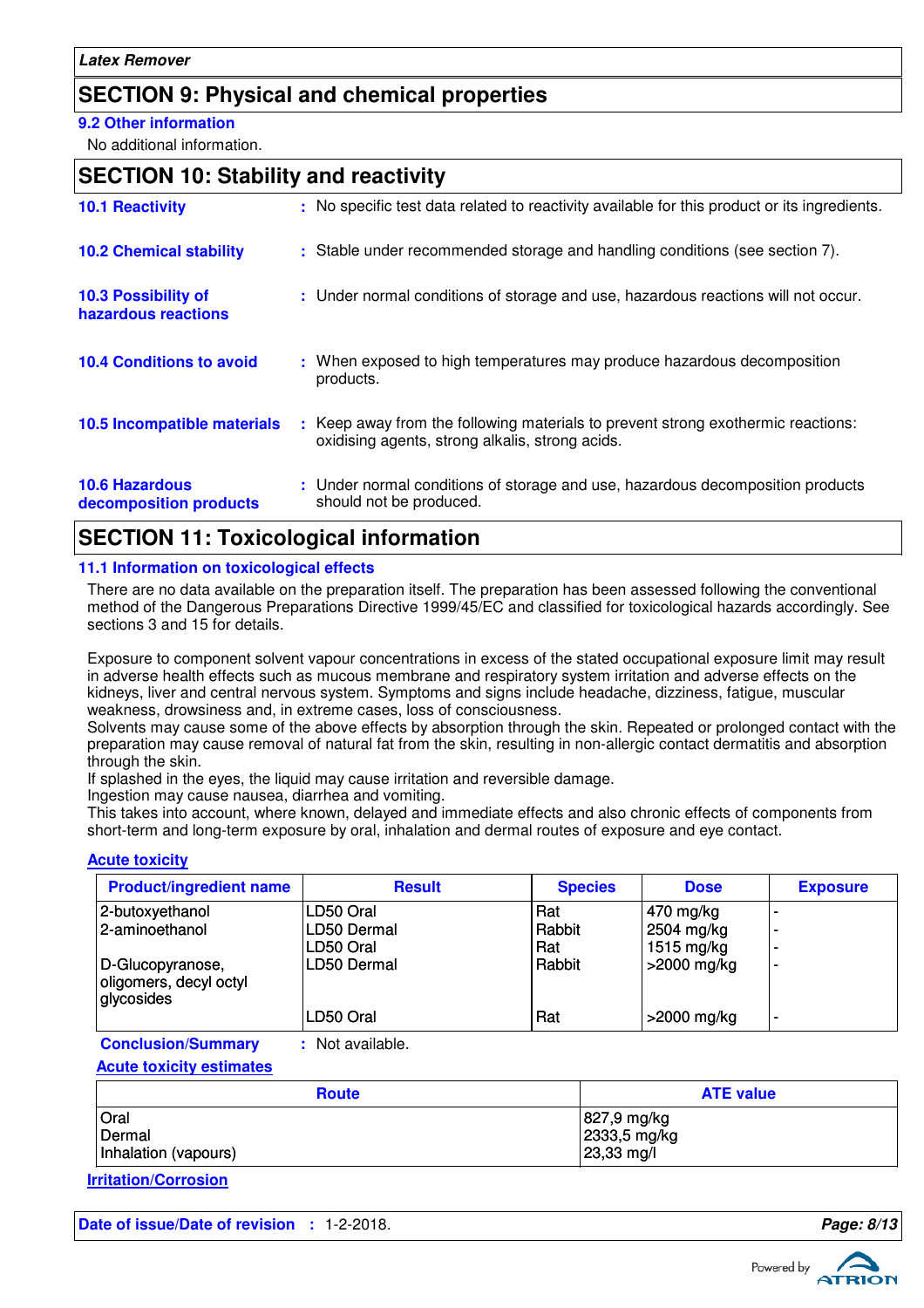| <b>Latex Remover</b>                                    |                                |                 |                          |                            |                          |
|---------------------------------------------------------|--------------------------------|-----------------|--------------------------|----------------------------|--------------------------|
| <b>SECTION 11: Toxicological information</b>            |                                |                 |                          |                            |                          |
| <b>Product/ingredient name</b>                          | <b>Result</b>                  | <b>Species</b>  | <b>Score</b>             | <b>Exposure</b>            | <b>Observation</b>       |
| potassium hydroxide                                     | Eyes - Moderate irritant       | Rabbit          | $\blacksquare$           | 24 hours 1<br>milligrams   | $\blacksquare$           |
|                                                         | <b>Skin - Severe irritant</b>  | Guinea pig      | $\overline{\phantom{a}}$ | 24 hours 50<br>milligrams  |                          |
|                                                         | Skin - Severe irritant         | Human           | $\blacksquare$           | l24 hours 50<br>milligrams |                          |
|                                                         | Skin - Severe irritant         | Rabbit          | $\overline{\phantom{a}}$ | 24 hours 50<br>milligrams  |                          |
| 2-aminoethanol                                          | Eyes - Severe irritant         | Rabbit          | $\overline{a}$           | 250<br>Micrograms          |                          |
|                                                         | Skin - Moderate irritant       | Rabbit          | ÷                        | 505<br>milligrams          | $\overline{\phantom{a}}$ |
| <b>Conclusion/Summary</b>                               | : Not available.               |                 |                          |                            |                          |
| <b>Sensitisation</b>                                    |                                |                 |                          |                            |                          |
| <b>Conclusion/Summary</b>                               | : Not available.               |                 |                          |                            |                          |
| <b>Mutagenicity</b>                                     |                                |                 |                          |                            |                          |
| <b>Conclusion/Summary</b>                               | : Not available.               |                 |                          |                            |                          |
| <b>Carcinogenicity</b>                                  |                                |                 |                          |                            |                          |
| <b>Conclusion/Summary</b>                               | : Not available.               |                 |                          |                            |                          |
| <b>Reproductive toxicity</b>                            |                                |                 |                          |                            |                          |
| <b>Conclusion/Summary</b>                               | : Not available.               |                 |                          |                            |                          |
| <b>Teratogenicity</b>                                   |                                |                 |                          |                            |                          |
| <b>Conclusion/Summary</b>                               | : Not available.               |                 |                          |                            |                          |
| <b>Specific target organ toxicity (single exposure)</b> |                                |                 |                          |                            |                          |
|                                                         | <b>Product/ingredient name</b> | <b>Category</b> |                          | <b>Route of</b>            | <b>Target organs</b>     |

| <b>Product/ingredient name</b> | <b>Category</b> | <b>Route of</b><br>exposure | <b>Target organs</b>                           |
|--------------------------------|-----------------|-----------------------------|------------------------------------------------|
| 12-aminoethanol                | Category 3      | Not determined              | <b>Respiratory tract</b><br><b>lirritation</b> |

**Specific target organ toxicity (repeated exposure)** Not available.

#### **Aspiration hazard**

Not available.

**Other information :**

: Not available.

# **SECTION 12: Ecological information**

#### **12.1 Toxicity**

There are no data available on the preparation itself. Do not allow to enter drains or watercourses.

The preparation has been assessed following the conventional method of the Dangerous Preparations Directive 1999/45/EC and is not classified as dangerous for the environment.

| <b>Product/ingredient name</b>        | <b>Result</b>                                                                                                                                        | <b>Species</b>                                                                                                                                         | <b>Exposure</b>                                  |  |  |
|---------------------------------------|------------------------------------------------------------------------------------------------------------------------------------------------------|--------------------------------------------------------------------------------------------------------------------------------------------------------|--------------------------------------------------|--|--|
| 2-butoxyethanol                       | Acute EC50 >1000 mg/L Fresh water                                                                                                                    | Daphnia - Daphnia magna - < 24<br>hours                                                                                                                | $ 48$ hours                                      |  |  |
| potassium hydroxide<br>2-aminoethanol | Acute LC50 800000 ug/L Marine water<br>Acute LC50 1250000 ug/L Marine<br>water<br>Acute LC50 80 ppm Fresh water<br>Acute EC50 80000 ug/L Fresh water | Crustaceans - Crangon crangon<br>Fish - Menidia beryllina - 40 to<br>$100 \text{ mm}$<br>Fish - Gambusia affinis - Adult<br>Algae - Isochrysis galbana | l48 hours<br>196 hours<br>196 hours<br>196 hours |  |  |
|                                       | Date of issue/Date of revision : 1-2-2018.<br>Page: 9/13                                                                                             |                                                                                                                                                        |                                                  |  |  |

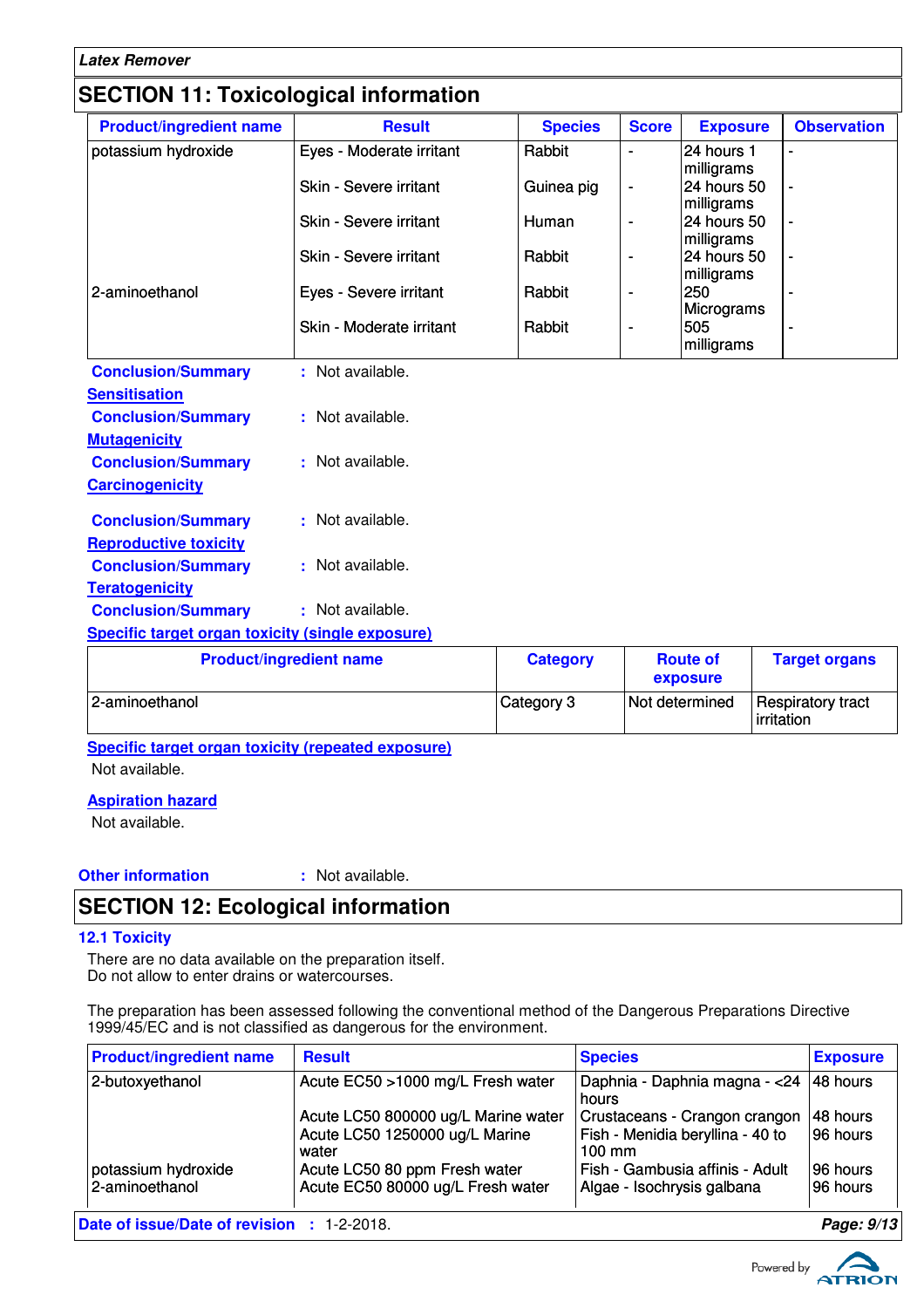### **SECTION 12: Ecological information**

|                                             | Acute LC50 >100000 ug/L Marine<br>water | Crustaceans - Crangon crangon   48 hours<br>- Adult |          |
|---------------------------------------------|-----------------------------------------|-----------------------------------------------------|----------|
|                                             | Acute LC50 170000 ug/L Fresh water      | Fish - Carassius auratus - 3,3 g                    | 96 hours |
| D-Glucopyranose, oligomers, LC50 10000 mg/l |                                         | Daphnia                                             | 48 hours |
| decyl octyl glycosides                      |                                         |                                                     |          |
|                                             | Acute EC50 20,71 mg/l                   | Algae                                               | 72 hours |
|                                             | Acute LC50 151 mg/l                     | Crustaceans                                         | 48 hours |
|                                             | Acute LC50 21 mg/l                      | <b>Fish</b>                                         | 96 hours |
|                                             |                                         |                                                     |          |

**Conclusion/Summary :** Not available.

#### **12.2 Persistence and degradability**

| <b>Conclusion/Summary</b>                                | : Not available.         |                   |                         |
|----------------------------------------------------------|--------------------------|-------------------|-------------------------|
| <b>Product/ingredient name</b>                           | <b>Aquatic half-life</b> | <b>Photolysis</b> | <b>Biodegradability</b> |
| D-Glucopyranose, oligomers,  -<br>decyl octyl glycosides |                          | 100%; 28 day(s)   |                         |

#### **12.3 Bioaccumulative potential**

| <b>Product/ingredient name</b> | $\mathsf{LocP}_\mathsf{ow}$ | <b>BCF</b> | <b>Potential</b> |
|--------------------------------|-----------------------------|------------|------------------|
| Latex Remover                  |                             |            | l low            |

| <b>12.4 Mobility in soil</b>                            |                  |
|---------------------------------------------------------|------------------|
| <b>Soil/water partition</b><br><b>coefficient (Koc)</b> | : Not available. |
| <b>Mobility</b>                                         | : Not available. |

| 12.5 Results of PBT and vPvB assessment |                   |  |
|-----------------------------------------|-------------------|--|
| <b>PBT</b>                              | : Not applicable. |  |
| vPvB                                    | : Not applicable. |  |

#### **12.6 Other adverse effects** : No known significant effects or critical hazards.

### **SECTION 13: Disposal considerations**

The information in this section contains generic advice and guidance. The list of Identified Uses in Section 1 should be consulted for any available use-specific information provided in the Exposure Scenario(s).

Do not allow to enter drains or watercourses.

Dispose of according to all federal, state and local applicable regulations.

#### **13.1 Waste treatment methods**

| <b>Product</b>             |                                                                                                                                                                                                                                                                                                                                                                                                                                                                                                                                                               |
|----------------------------|---------------------------------------------------------------------------------------------------------------------------------------------------------------------------------------------------------------------------------------------------------------------------------------------------------------------------------------------------------------------------------------------------------------------------------------------------------------------------------------------------------------------------------------------------------------|
| <b>Methods of disposal</b> | : The generation of waste should be avoided or minimised wherever possible.<br>Significant quantities of waste product residues should not be disposed of via the<br>foul sewer but processed in a suitable effluent treatment plant. Dispose of surplus<br>and non-recyclable products via a licensed waste disposal contractor. Disposal of<br>this product, solutions and any by-products should at all times comply with the<br>requirements of environmental protection and waste disposal legislation and any<br>regional local authority requirements. |
| <b>Hazardous waste</b>     | : The classification of the product may meet the criteria for a hazardous waste.                                                                                                                                                                                                                                                                                                                                                                                                                                                                              |
| <b>Packaging</b>           |                                                                                                                                                                                                                                                                                                                                                                                                                                                                                                                                                               |
| <b>Methods of disposal</b> | : The generation of waste should be avoided or minimised wherever possible. Waste<br>packaging should be recycled. Incineration or landfill should only be considered<br>when recycling is not feasible.                                                                                                                                                                                                                                                                                                                                                      |

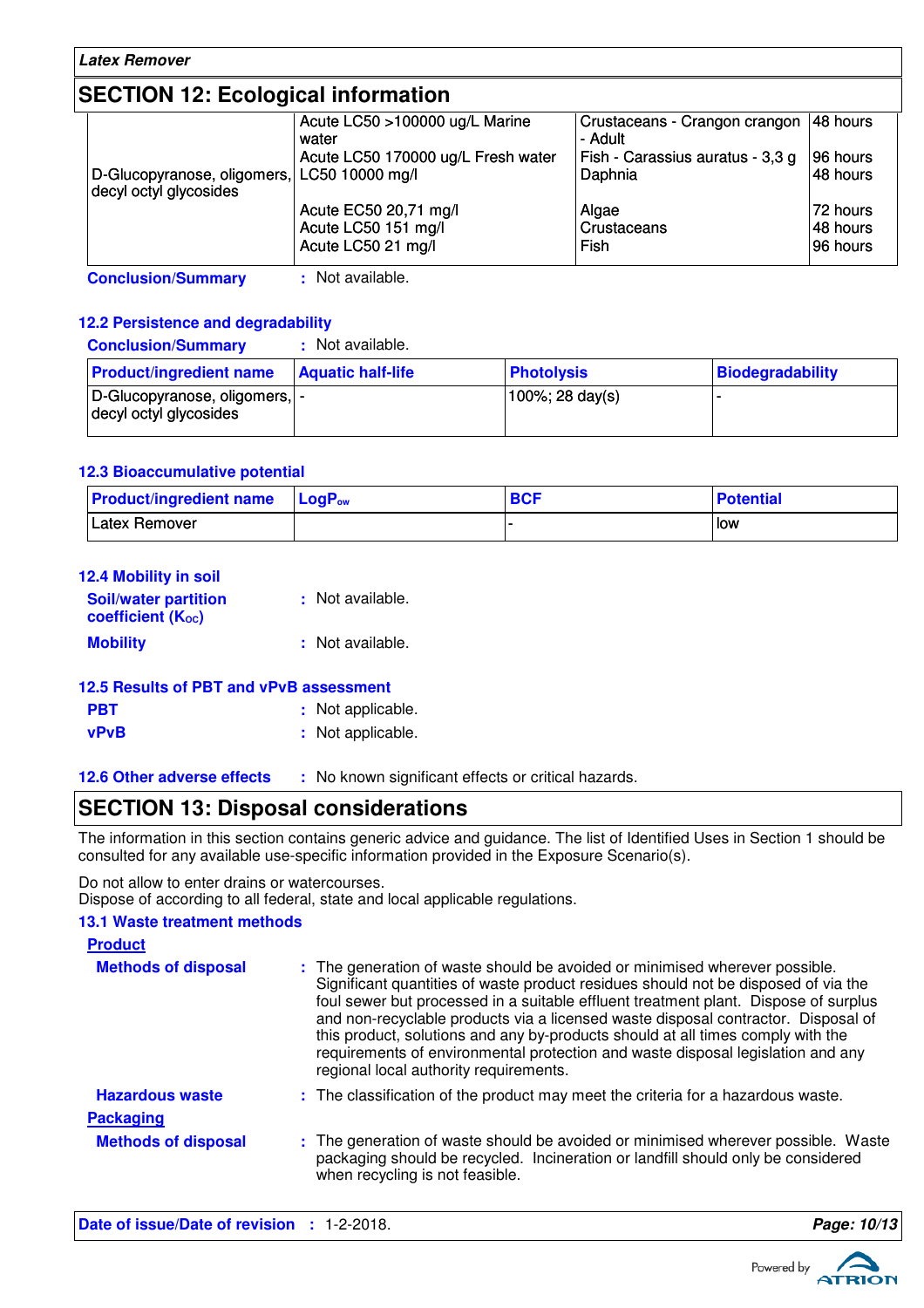### **SECTION 13: Disposal considerations**

**Special precautions :** This material and its container must be disposed of in a safe way. Care should be taken when handling emptied containers that have not been cleaned or rinsed out. Empty containers or liners may retain some product residues. Avoid dispersal of spilt material and runoff and contact with soil, waterways, drains and sewers.

### **SECTION 14: Transport information**

|                                                | <b>ADR/RID</b>                                                                                                                                                                                                                               | <b>ADN/ADNR</b>                                                                                                                                                                                                                              | <b>IMDG</b>                                                                                                                                                                                                                                  | <b>IATA</b>                                                                                                                                                                                                                                                                                                                        |
|------------------------------------------------|----------------------------------------------------------------------------------------------------------------------------------------------------------------------------------------------------------------------------------------------|----------------------------------------------------------------------------------------------------------------------------------------------------------------------------------------------------------------------------------------------|----------------------------------------------------------------------------------------------------------------------------------------------------------------------------------------------------------------------------------------------|------------------------------------------------------------------------------------------------------------------------------------------------------------------------------------------------------------------------------------------------------------------------------------------------------------------------------------|
| 14.1 UN number                                 | <b>UN1719</b>                                                                                                                                                                                                                                | <b>UN1719</b>                                                                                                                                                                                                                                | <b>UN1719</b>                                                                                                                                                                                                                                | <b>UN1719</b>                                                                                                                                                                                                                                                                                                                      |
| 14.2 UN proper<br>shipping name                | <b>CAUSTIC ALKALI</b><br>LIQUID, N.O.S. (2-<br>aminoethanol,<br>potassium hydroxide)                                                                                                                                                         | <b>CAUSTIC ALKALI</b><br>LIQUID, N.O.S. (2-<br>aminoethanol,<br>potassium hydroxide)                                                                                                                                                         | <b>CAUSTIC ALKALI</b><br>LIQUID, N.O.S. (2-<br>aminoethanol,<br>potassium hydroxide)                                                                                                                                                         | Caustic alkali liquid,<br>n.o.s. (2-aminoethanol,<br>potassium hydroxide)                                                                                                                                                                                                                                                          |
| <b>14.3 Transport</b><br>hazard class(es)      | 8                                                                                                                                                                                                                                            | 8                                                                                                                                                                                                                                            | 8                                                                                                                                                                                                                                            | 8                                                                                                                                                                                                                                                                                                                                  |
| 14.4 Packing<br>group                          | $\mathbf{I}$                                                                                                                                                                                                                                 | $\mathbf{I}$                                                                                                                                                                                                                                 | Ш                                                                                                                                                                                                                                            | Ш                                                                                                                                                                                                                                                                                                                                  |
| 14.5<br><b>Environmental</b><br>hazards        | No.                                                                                                                                                                                                                                          | No.                                                                                                                                                                                                                                          | No.                                                                                                                                                                                                                                          | No.                                                                                                                                                                                                                                                                                                                                |
| <b>14.6 Special</b><br>precautions for<br>user | <b>Transport within</b><br>user's premises:<br>always transport in<br>closed containers that<br>are upright and<br>secure. Ensure that<br>persons transporting<br>the product know what<br>to do in the event of an<br>accident or spillage. | <b>Transport within</b><br>user's premises:<br>always transport in<br>closed containers that<br>are upright and<br>secure. Ensure that<br>persons transporting<br>the product know what<br>to do in the event of an<br>accident or spillage. | <b>Transport within</b><br>user's premises:<br>always transport in<br>closed containers that<br>are upright and<br>secure. Ensure that<br>persons transporting<br>the product know what<br>to do in the event of an<br>accident or spillage. | <b>Transport within</b><br>user's premises:<br>always transport in<br>closed containers that<br>are upright and<br>secure. Ensure that<br>persons transporting<br>the product know what<br>to do in the event of an<br>accident or spillage.                                                                                       |
| <b>Additional</b><br>information               | <b>Hazard identification</b><br>number<br>80<br><b>Limited quantity</b><br>1 L<br><b>Special provisions</b><br>274<br>Tunnel code<br>(E)                                                                                                     |                                                                                                                                                                                                                                              | <b>Emergency</b><br>schedules (EmS)<br>$F-A, S-B$                                                                                                                                                                                            | Passenger and<br><b>Cargo Aircraft</b><br>Quantity limitation: 1 L<br>Packaging<br>instructions: 851<br><b>Cargo Aircraft Only</b><br>Quantity limitation:<br>30L<br>Packaging<br>instructions: 855<br><b>Limited Quantities -</b><br><b>Passenger Aircraft</b><br>Quantity limitation:<br>0.5L<br>Packaging<br>instructions: Y840 |

**14.7 Transport in bulk according to Annex II of MARPOL 73/78 and the IBC Code**

**:** Not available.

**Date of issue/Date of revision : 1-2-2018. Page: 11/13 Page: 11/13** 

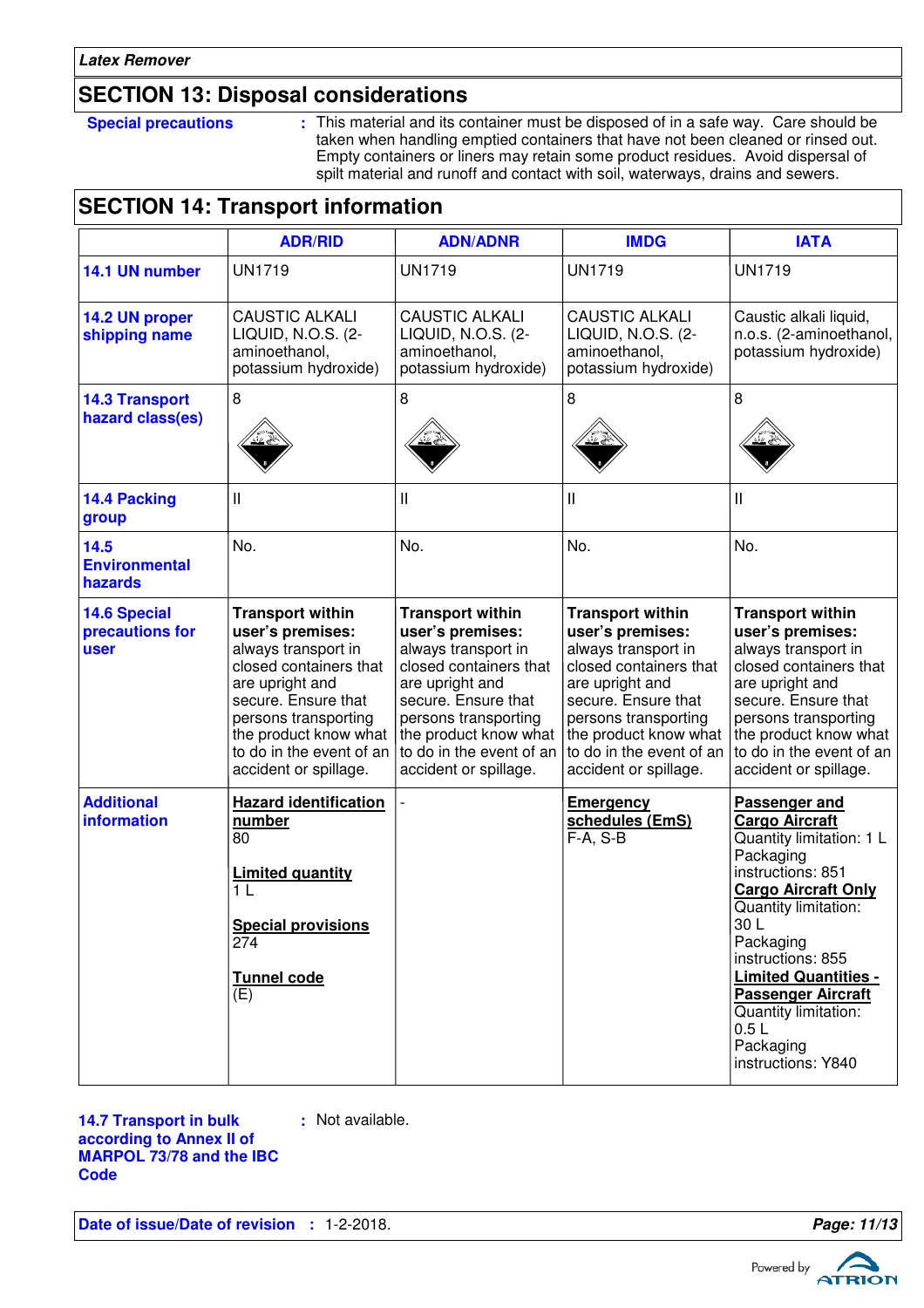# **SECTION 15: Regulatory information**

|                                                                                                                                                                 | 15.1 Safety, health and environmental regulations/legislation specific for the substance or mixture                                                                                                                                                                                                 |
|-----------------------------------------------------------------------------------------------------------------------------------------------------------------|-----------------------------------------------------------------------------------------------------------------------------------------------------------------------------------------------------------------------------------------------------------------------------------------------------|
| EU Regulation (EC) No. 1907/2006 (REACH)                                                                                                                        |                                                                                                                                                                                                                                                                                                     |
|                                                                                                                                                                 | Annex XIV - List of substances subject to authorisation                                                                                                                                                                                                                                             |
| <b>Substances of very high concern</b>                                                                                                                          |                                                                                                                                                                                                                                                                                                     |
| None of the components are listed.                                                                                                                              |                                                                                                                                                                                                                                                                                                     |
| <b>Annex XVII - Restrictions</b><br>on the manufacture,<br>placing on the market and<br>use of certain dangerous<br>substances, mixtures and<br><b>articles</b> | : Not applicable.                                                                                                                                                                                                                                                                                   |
| <b>Other EU regulations</b>                                                                                                                                     |                                                                                                                                                                                                                                                                                                     |
| <b>VOC for Ready-for-Use</b><br><b>Mixture</b>                                                                                                                  | : Not applicable.                                                                                                                                                                                                                                                                                   |
| <b>Europe inventory</b>                                                                                                                                         | : Not determined.                                                                                                                                                                                                                                                                                   |
| <b>Black List Chemicals</b>                                                                                                                                     | : Not listed                                                                                                                                                                                                                                                                                        |
| <b>Priority List Chemicals</b>                                                                                                                                  | : Not listed                                                                                                                                                                                                                                                                                        |
| <b>Integrated pollution</b><br>prevention and control<br>list (IPPC) - Air                                                                                      | : Not listed                                                                                                                                                                                                                                                                                        |
| <b>Integrated pollution</b><br>prevention and control<br>list (IPPC) - Water                                                                                    | : Not listed                                                                                                                                                                                                                                                                                        |
| <b>Industrial use</b>                                                                                                                                           | : The information contained in this safety data sheet does not constitute the user's<br>own assessment of workplace risks, as required by other health and safety<br>legislation. The provisions of the national health and safety at work regulations apply<br>to the use of this product at work. |
| <b>International regulations</b>                                                                                                                                |                                                                                                                                                                                                                                                                                                     |
| <b>Chemical Weapons</b><br><b>Convention List Schedule I</b><br><b>Chemicals</b>                                                                                | : Not listed                                                                                                                                                                                                                                                                                        |
| <b>Chemical Weapons</b><br><b>Convention List Schedule II</b><br><b>Chemicals</b>                                                                               | : Not listed                                                                                                                                                                                                                                                                                        |
| <b>Chemical Weapons</b><br><b>Convention List Schedule III</b><br><b>Chemicals</b>                                                                              | : Not listed                                                                                                                                                                                                                                                                                        |
| <b>15.2 Chemical Safety</b>                                                                                                                                     | : Not yet complete.                                                                                                                                                                                                                                                                                 |

# **Assessment**

### **SECTION 16: Other information**

**CEPE code :** 1

|                                      | $\nabla$ Indicates information that has changed from previously issued version.                                                           |
|--------------------------------------|-------------------------------------------------------------------------------------------------------------------------------------------|
| <b>Abbreviations and</b><br>acronyms | $\therefore$ ATE = Acute Toxicity Estimate<br>CLP = Classification, Labelling and Packaging Regulation [Regulation (EC) No.<br>1272/2008] |
|                                      | DNEL = Derived No Effect Level<br>EUH statement = CLP-specific Hazard statement                                                           |
|                                      | PNEC = Predicted No Effect Concentration<br>$RRN = REACH$ Registration Number                                                             |

**Procedure used to derive the classification according to Regulation (EC) No. 1272/2008 [CLP/GHS]**

**Date of issue/Date of revision :** 1-2-2018. **Page: 12/13**